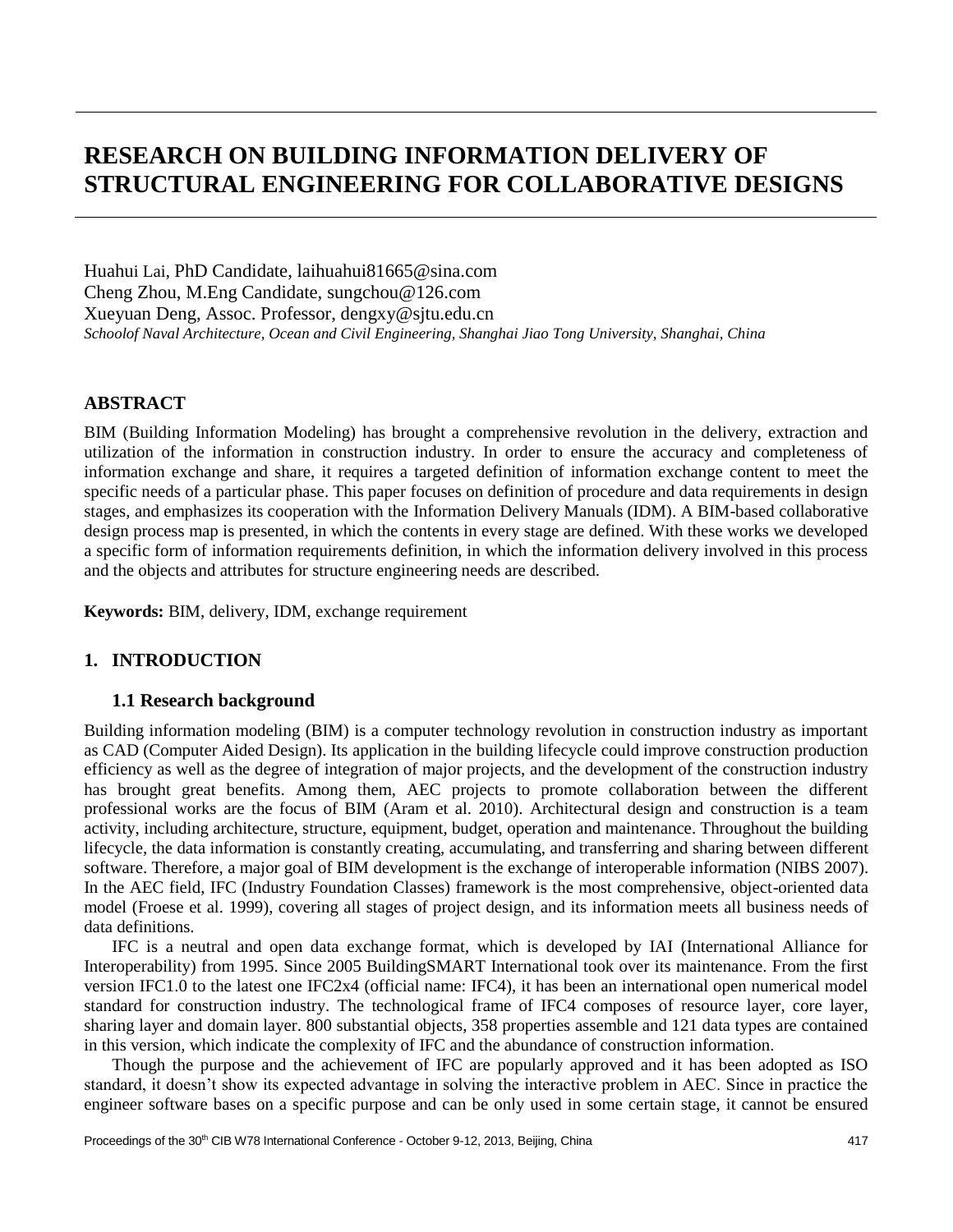that the IFC compatible software can be used in a given task, though IFC supports all the business needs in the whole lifecycle of the project. For each software, the information of IFC is highly redundant. However it can't satisfy the needs of information communication only with "IFC input" and "IFC output" functions in the use interface, while a concrete project-software based data exchange is required. So what is needed is a standard to clearly define the actual work process and the information to be exchanged. Now, the IDM standard is proposed to divide the different stages in a building lifecycle and define the information to be exchanged for each profession in every stage. With this manual the purpose of IFC can be well realized.

#### **1.2 Research status of IDM**

As an organization devoted to the promotion open-BIM in the building lifecycle, BuildingSMART International (BSI) is the leader in the development of IDM. In 2007, BSI published their first directory of IDM (Wix and Karlshoej 2010). The last one is the version 1.2 published in 2010. In 2010, a specific version of BuildingSMART IDM directory is presented to ISO and eventually becomes the ISO standard, namely ISO 29481-1:2010 Building information models. Information delivery manual. Part 1:Methodology and format (BSI 2010). With development of IDM, more and more scholars take on researches on IDM and its projects.

In 2011 BuildingSMART released Information Delivery Manual: Roadmap (Karlshoej 2011), and confirmed the total 44 IDM projects to be developed corresponding to a certain service type in a certain phase in the building lifecycle, in which 9 have the priority and 5 have the junior priority. So far 20 projects have been developed more or less. This roadmap clarifies the communication layers which are supported by IDM in the building lifecycle, promotes its execution and points out next researches.

In MVD area, the project BLIS (Building Lifecycle Interoperable Software) is carried out to promote execution of software for IFC. The development of IDM and MVD promote the development of IFC-based integrate solution. In BLIS the basic information and the latest researches of MVD are described and released by the Web-based "IFC factory". Besides BSI, other government departments and research organizations, such as US General Services Administration, Statsbygg, Technical University of Denmark and Yonsei University, are independently cooperating with Autodesk, Bentley, Graphisoft and other big software companies. They are researching in some topics on IDM or MVD, among which several have been tested in practical projects. Construction Operations Building Information Exchange (COBie), approval from design to spatial planning, building energy analysis and estimation of construction materials are included in the second version of NBIMS published in 2012 and become the recommended standard in information exchange (NBIMS 2012).

IDM research has been the main topic of BIM. The author studies much documentary, which is mainly published after 2009, indicating IDM is still in the development. The method of IDM development is widely recommended for the process of formulation and implementation on BIM data delivery for the precast concrete industry in the US (Jeong, Eastman, Sacks et al. 2009, Panushev, Eastman, Sacks et al. 2010). Researchers in Regensburg University of Applied Science introduced IDM into the geotechnical construction and described the flow chart and exchange requirements (Obergriesser and Borrman 2012). Nawari in University of Florida did analysis aiming at structural engineering (Nawaril 2011, 2012). BIM Execution Planning published by Penn State University has obtained some achievements in HVAC engineering (Liu, Leicht, and Messner 2012, Lee et al. 2012). However there exist a few documents concerning only conceptual introductions in China (Li and Cui 2011, He 2011), lacking of studied on IDM method or its basic research in an area. In 2010, BIM Research Group (School of Software, Tsinghua University) proposed China Building Information Model Standards (CBIMS), including the standard studies on IFC, IFD and IDM (BIM Research Group 2010), but they primarily focused on solution with software. Researchers in Shanghai Jiao Tong University give a systemic description about the conception, method and actual situation of IDM standard (Zhou and Deng 2012), and begin to study the information delivery standard in the design stage.

Since the needs of information exchange concern about all the phases in the whole building lifecycle, IDM standard cannot be drafted by one single organization and its establishment needs the cooperation of all participants. Our research team has involved in the studies in BIM since a long time and popularized achievements in many famous construction enterprises, such as Shanghai Xian Dai Architectural Design (Group)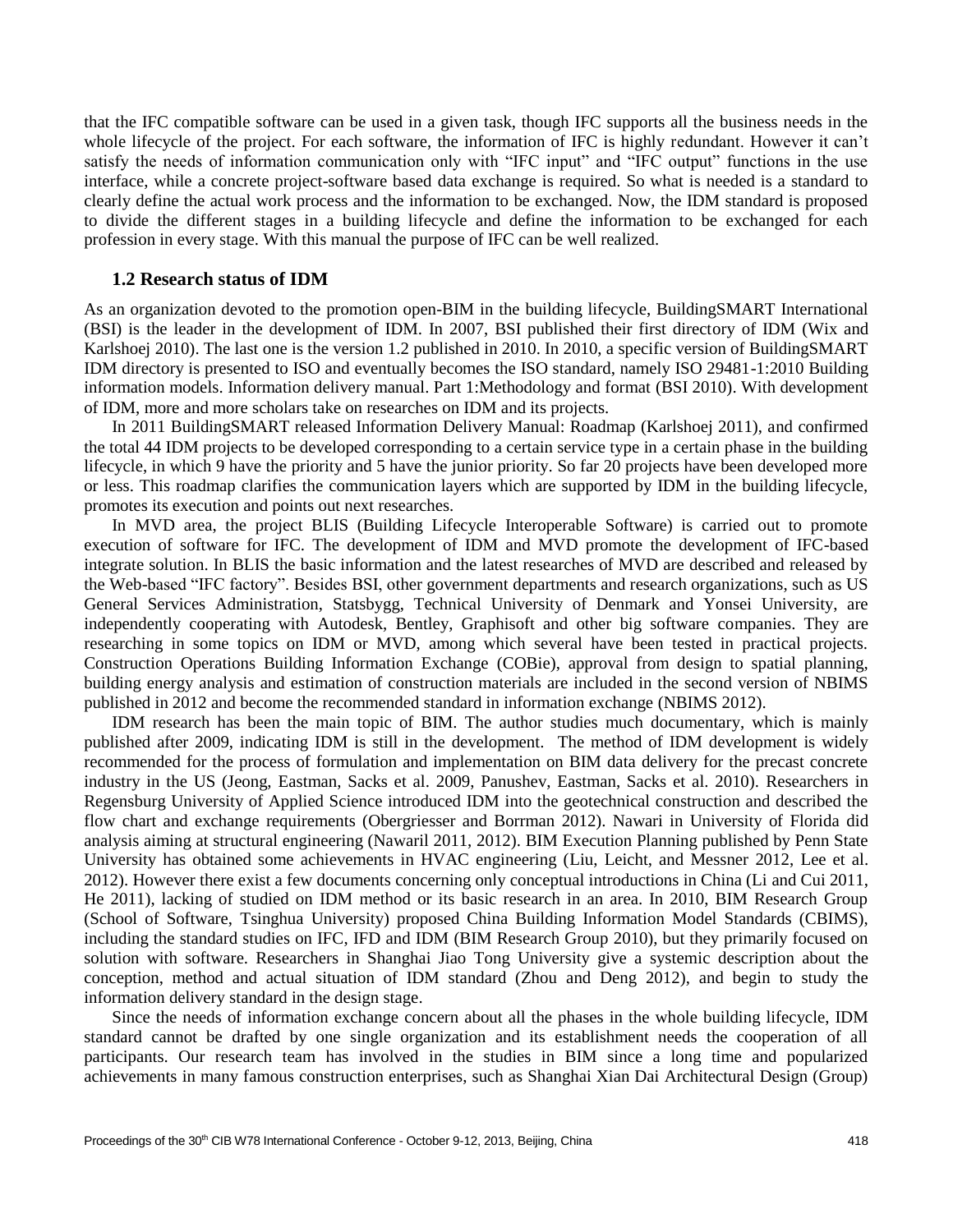Co. Ltd, Shanghai East China Development & Urban. Construction Design (Group) Co.Ltd, Shanghai Nuclear Engineering Research & Design Institute and Tongji Architectural Design (Group) Co., Ltd.

## **2. RESEARCH ON BUILDING DELIVERY STANDARD BASED ON IDM**

The IDM standard defines the information to be exchanged for each profession in the building lifecycle. And then as IDM target groups, the executive user, the end user and the solution provider make decisions based on exchange information and processes in the building lifecycle. They do not need to know about software development or the IFC model. This paper focuses on definition of procedure and exchange requirements in design stages. The IDM target groups can use IFC data for information exchange in practice, or develop software application based on IFC model.

## **2.1 Information Exchange Framework**

IDM is an important part in Information Exchange Framework, as shown in Figure.1. Exchange Framework starts with a well-developed information model which can totally satisfy a specific industry field. In the area of AEC it's IFC, which is the basis of the integrate solution of information exchange.



Figure 1: Layers of Information Exchange Framework

The entire framework presents as a pyramid, because the shortcomings of any level limit the possibilities of the above layers. The framework starts with an information model which is developed to meet the requirements of the integrated set of information. And the upper layer of Information Model layer is Model View Definition (MVD). MVD is the set of information from the information model that can be supported by a type of software application. The next one is software solution layer. In order to achieve the purpose of interactive, the software development needs to meet certain criteria, and also needs guidance to meet the specific functional requirements. So it is related with both Model View Definitions layer and Exchange Requirements layer. The upper layer above software solution is Exchange Requirements layer. Exchange Requirement is the core content of IDM. An exchange requirement is the set of information based on special purpose with specified time and place. This information in the exchange requirement does not rely on IFC or software. The top layer deployed to provide users with information about the preparation and software guide to use, in order to promote high-quality information exchange. When focusing on the software solution, the information exchange is defined by IDM and the definition in the data delivery manual is corresponded to the applicable software data by MVD. The software is defined as data aggregate to achieve the exchange requirement in data delivery manual.

# **2.2 IDM components**

Figure 2 shows the complete technique structure of the IDM, which includes Process Map, Exchange Requires (ER), Functional Parts (FP), Business Rules (BR), Verification or Validation Tests, and so on. (1)Process Map

A process map defines the flow of activities, actors involved and information required within a particular topic.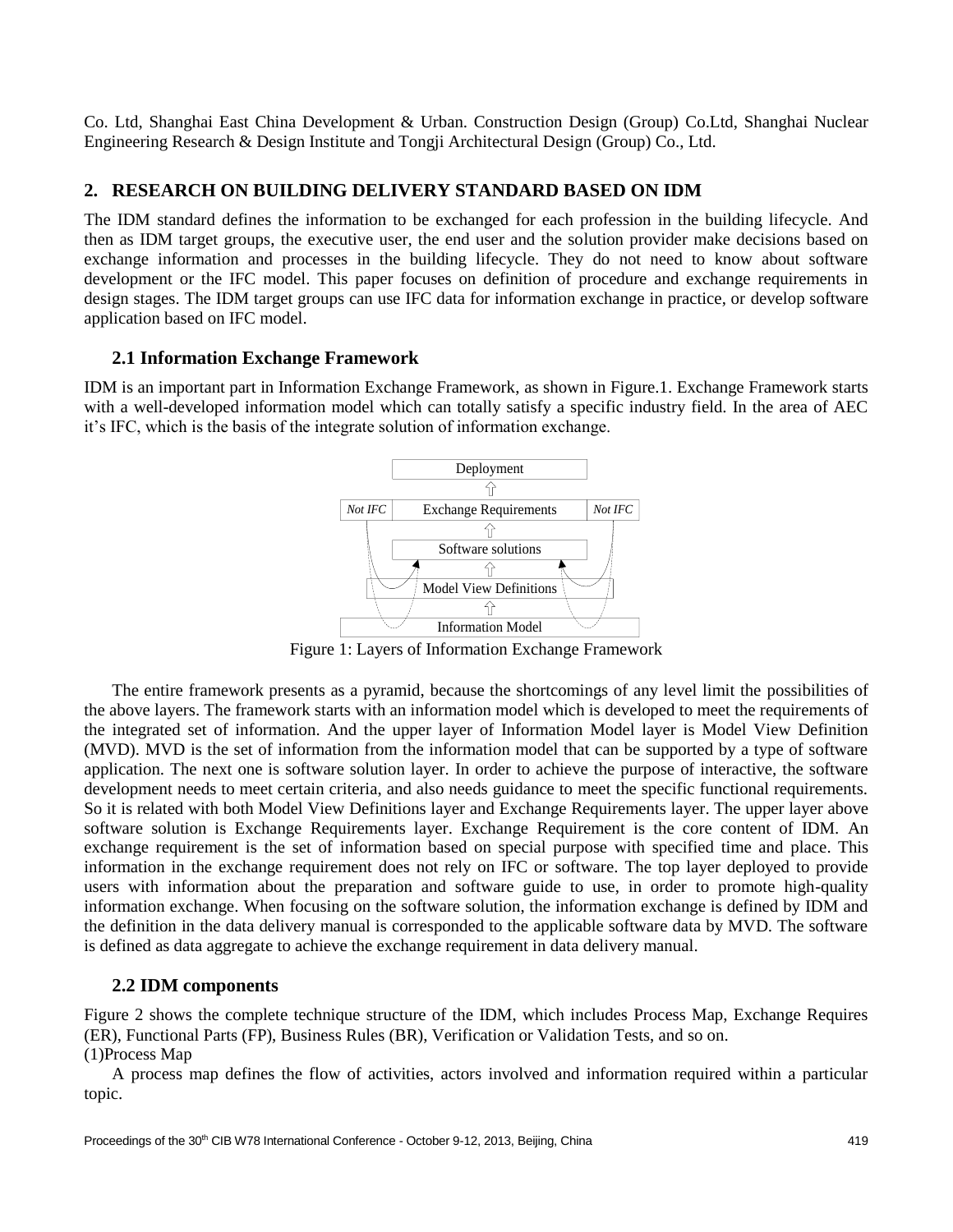#### (2)Exchange Requirements (ER)

An exchange requirement is a set of information that completely describes particular requirements at a process map. However, the description of exchange requirements is not in technical term. The requirements are provided by the user (architect, engineer, constructor etc.).

#### (3) Function Parts (FP)

An exchange requirement consists of several function parts. Possibly, every function part is related to other exchange requirements. The information could be described by the function parts which are based on the industry standard information model. For IDM as established, the function parts are based on version of the IFC model. (4) Business Rules (BR)

Business rules describe operations, definitions and constraints that may be applied to a set of data and properties within a particular process.

(5) Verification or Validation Tests

Verification tests are those which ensure that a stated exchange requirement is being satisfied according to a set of applied business rules.



Figure 2: Components of IDM

#### **2.3 Engineering design process definition based on IDM**

BIM's value chain is closely related to the process integration degree and the continuity of information flow in the full lifecycle. The cooperative work between professional works will become more critical under the BIM design mode. Providing a detailed process definition will help the project members know clearly about their professional responsibilities and tasks, as well as how to communicate with professionals in other fields and share delivery model. In this paper, IDM standard methods are used to define the BIM process in design stages. The process, roles and information flow supported by the BIM tools will be expressed through the flowchart. (1) Business Process Modeling Notation (BPMN)

The method used in the IDM flowchart is Business Process Modeling Notation (BPMN). BPMN is developed by Object Management Group (OMG), which was officially adopted as the standard of flowchart expression (Wix 2007). The BPMN process model is shown in Figure 3. As to the process described, the tasks are categorized according to the different function aims and the information exchange model is regarded as the separate role type. Flow object, as the basic element of BPMN, is used to describe the working type needed to be done. While Events are used to distinguish the different beginnings and results, Gateways are used to make decisions, which connect with sequence flow and message flow.



Figure 3: BPMN elaborations in IDM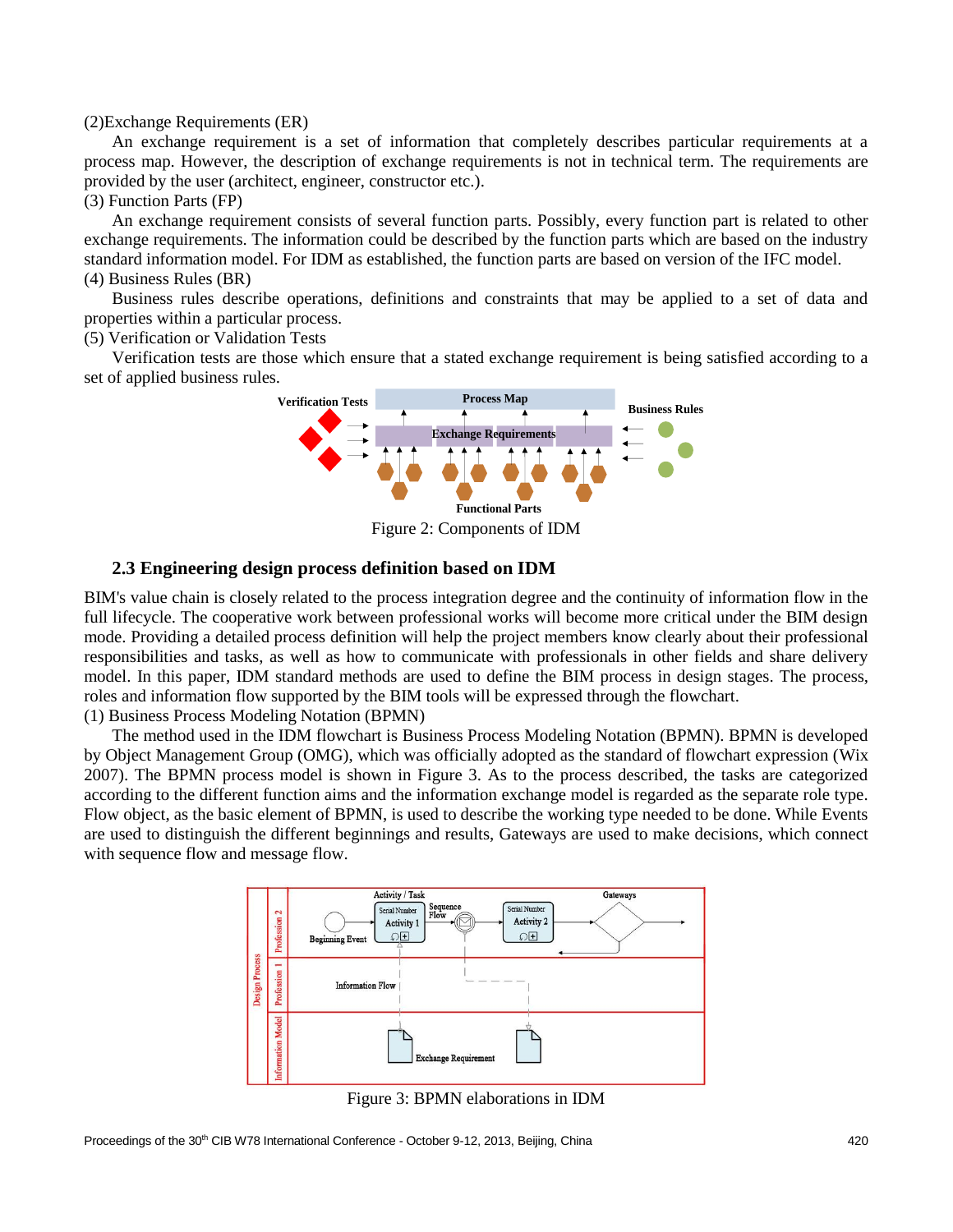#### (2) Standard table description of process definition

In order to standardize the IDM standard, description templates are needed to make in advance. All information involved in making a standard definition should be listed in the templates, and the users only need to fill in the appropriate content. In front of the definition of the whole process is the flowchart description table, as shown in Table 1, which is used to introduce the process definition of professional fields and project phases. These phases are corresponding to the ones defined in ISO. It also includes optional information of author and version number for the sake of revision and management. The detailed description for activities shown in Table 2, which can be divided into three parts: functions, analysis and performance.

| <b>Table 1: Brief introduction of process map</b> |                                                     |  |  |  |  |
|---------------------------------------------------|-----------------------------------------------------|--|--|--|--|
| Specialty                                         | Architecture/ Structure/ Plumbing/ HVAC/ Electrical |  |  |  |  |
|                                                   | Outline conceptual design                           |  |  |  |  |
| <b>Project Stage</b>                              | Full conceptual design                              |  |  |  |  |
|                                                   | Coordinated design (and procurement)                |  |  |  |  |
| Author                                            |                                                     |  |  |  |  |
| Version                                           |                                                     |  |  |  |  |

 $T<sub>1</sub>: T<sub>1</sub>: T<sub>2</sub>: T<sub>3</sub>: T<sub>4</sub>: T<sub>5</sub>: T<sub>6</sub>: T<sub>7</sub>$ 

| Table 2: Process specification |                                                                                           |  |  |  |  |
|--------------------------------|-------------------------------------------------------------------------------------------|--|--|--|--|
|                                | Functions to be realised in this process:                                                 |  |  |  |  |
| <b>Functions</b>               | 1./2./3.                                                                                  |  |  |  |  |
|                                | Activity content (to give more details if it's sub-process):                              |  |  |  |  |
| <b>Analysis</b>                | For example, the contents in conceptual design may include architectural spatial planning |  |  |  |  |
|                                | analysis and building sunlight analysis.                                                  |  |  |  |  |
|                                | A simple description of performance:                                                      |  |  |  |  |
| <b>Performance</b>             | For example, the process of architecture in conceptual design stage can be described as a |  |  |  |  |
|                                | generalized BIM model including approximate dimensions, shape, location, and              |  |  |  |  |
|                                | orientation. And non-geometric properties may be provided.                                |  |  |  |  |

## **2.4 Engineering delivery requirement definition based on IDM**

Under BIM-based design mode, sharing parametric model is the collection of information, which is much more complicated than what needs to be expressed. The contents of the model include the view and its properties of the contained objects. Objects and properties in different stages and professional fields have different requirements. Therefore a particular exchange requirement is needed to define the contents of every professional field needed to deliver in certain project stage. In the above work, the process node of specific interaction process is defined, and next step is to define the content of information exchange in each node.

The tables of exchange requirement definition are categorized by professional fields, and each table mainly includes model contents created at different stages and model requirements by model receivers. As shown in Table 3, the table should include BIM model objects of every professional field. Every object is the mathematical expression of actual building component. Meanwhile, property information of the objects is added to reflect their physical and functional characteristics. The description column is the brief introduction of the object property information. Other information related to objects or properties can be added to remark column.

| Tuote of Template of enemants fequitement community |                               |                       |               |                           |                           |                                                                               |  |  |
|-----------------------------------------------------|-------------------------------|-----------------------|---------------|---------------------------|---------------------------|-------------------------------------------------------------------------------|--|--|
| Object/<br>Infor-<br>mation<br>group                | Attribute<br>Infor-<br>mation | De-<br>scrip-<br>tion | $Re-$<br>mark | Model author              |                           | Model receiver                                                                |  |  |
|                                                     |                               |                       |               | Professional<br>code ER.1 | Professional<br>code ER.2 | Professional code ER. serial number -<br>professional code _ER. serial number |  |  |
| Request in advance                                  |                               |                       |               |                           |                           |                                                                               |  |  |
|                                                     |                               |                       |               | R (Require)               |                           |                                                                               |  |  |
|                                                     |                               |                       |               |                           | O (Option)                |                                                                               |  |  |

Table 3: Template of exchange requirement definition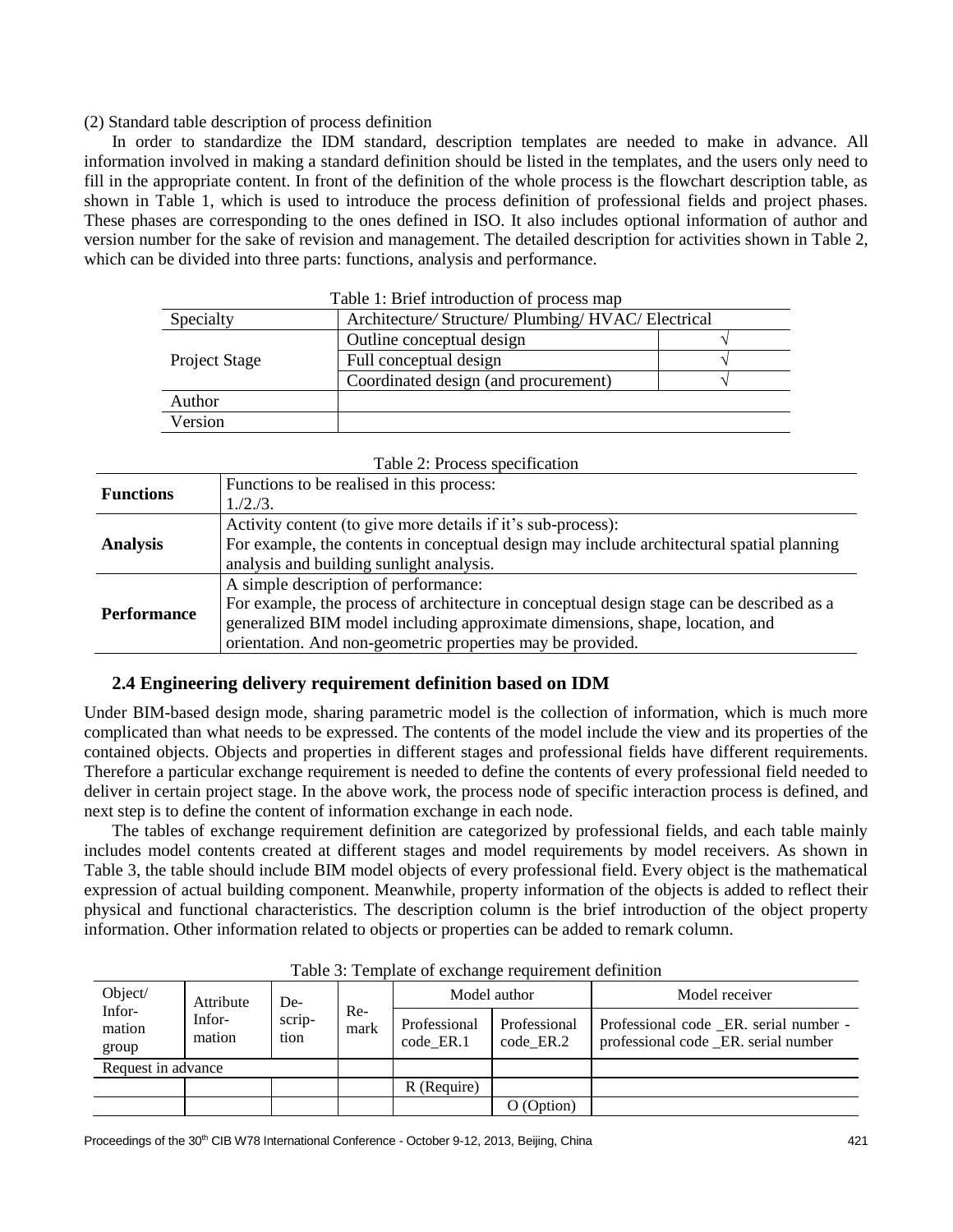In every professional field, the detail level of information, and the contents and properties of the delivery model are various with the different design stages. Therefore, the requirement of the delivery model is defined in the column of model establishing. As to a group of objects and properties, there are totally three options, Require (fill in R) for the necessary properties, Option (fill in O) for the optional ones, and No (fill in nothing) for the ones that certainly with no requirements. Particularly, as to the geometry information, the required detail level of expression is different in various project stages, so it can be expressed as indicative, approximate or accurate, or attaching in the remark column.

Finally, on the base of the model establishing, different model receivers have different requirements for the same model. Still, it can be connected to the various professional flowcharts through identifying with different codes. The way to definition is the same as model establishing, determining required objects and properties by R, O, or not filling.

### **3. INFORMATION DELIVERY CASE ANALYSIS OF BUILDING ENGINEERING**

The design of building engineering is a multi-fields collaborative working process, including architecture, structure, plumbing, HVAC, electrical, etc. Designers in various professional fields should finish their own tasks, relying on others. Communication and exchanging exist in the whole process. In this paper, taking the example of structure, the definition of structural design process, the delivery model and required contents are investigated.

#### **3.1 Definition of structural design process**

According to the research on the definition of engineering design process in 2.2, the definition of structural design process is given in the following figure, as shown in Figure 4.Every exchange requirement is expressed by information model, and coded according to the naming convention, namely professional code\_ER. serial number. Meanwhile, a model maybe needs to be conveying to several professional fields, and each one needs different contents of this model, which eventually become one part of their own professional communicating model. Therefore, certain convention is used to make the codes, professional code-BIM\_co naming rule, where co is the abbreviation of coordinate, standing for the analyzing type. The professional codes are described in the following refinement professional fields' process, as shown in Table 4.



Figure 4: BPMN Process Map of structural design

| Table 4: Description of structural engineering process in different stages |  |  |
|----------------------------------------------------------------------------|--|--|
|                                                                            |  |  |

| Structure Conceptual Design $(ID:2.1)$ |                                                                                                                                                                                   |  |  |  |  |
|----------------------------------------|-----------------------------------------------------------------------------------------------------------------------------------------------------------------------------------|--|--|--|--|
| Function<br>description                | Functions to be realised in this process:<br>1. Determine structural type (such as steel structure, concrete structure, composite structure,<br>etc.) according to certain demand |  |  |  |  |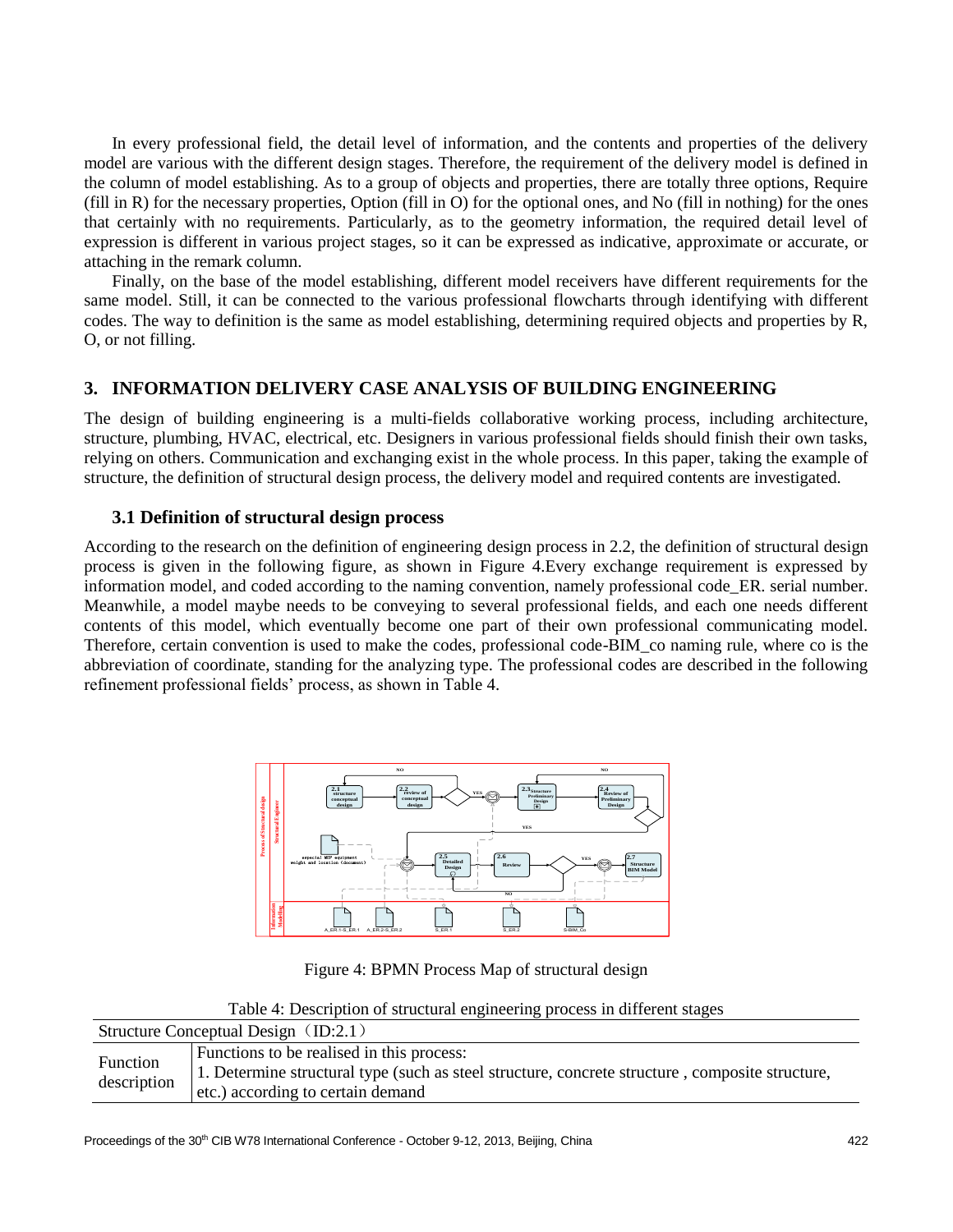|             | 2. Determine structural system (such as frame structure, shear wall structure, etc.) according to |  |  |  |  |  |  |
|-------------|---------------------------------------------------------------------------------------------------|--|--|--|--|--|--|
|             | the height, spatial arrangement and function of buildings                                         |  |  |  |  |  |  |
|             | 3. Determine spatial arrangement of beam, column, wall, floor and support according to spatial    |  |  |  |  |  |  |
|             | arrangement function and structural system                                                        |  |  |  |  |  |  |
| Analysis    | Complicated construction plan needs to be analysed and computed.                                  |  |  |  |  |  |  |
| Performance |                                                                                                   |  |  |  |  |  |  |
|             | Review of Conceptual Design (ID:2.2)                                                              |  |  |  |  |  |  |
| Function    | Functions to be realised in this process:                                                         |  |  |  |  |  |  |
| description | Check the structural type determined at the plan design stage, and ensure that it is reasonable   |  |  |  |  |  |  |
| Analysis    |                                                                                                   |  |  |  |  |  |  |
| Performance |                                                                                                   |  |  |  |  |  |  |
|             | Structure Preliminary Design (ID:2.3)                                                             |  |  |  |  |  |  |
|             | Functions to be realised in this process:                                                         |  |  |  |  |  |  |
|             | 1. Determine the structural requirements for anti-seismic                                         |  |  |  |  |  |  |
| Function    | 2. Determine structural load                                                                      |  |  |  |  |  |  |
| description | 3. Determine the strength grade of structural materials                                           |  |  |  |  |  |  |
|             | 4. Determine the cross-sectional dimensions of structural components                              |  |  |  |  |  |  |
|             | 5. Complete the relevant preliminary model                                                        |  |  |  |  |  |  |
|             | 6. Accomplish the basic selection and preliminary settings                                        |  |  |  |  |  |  |
| Analysis    | Structural analysis should be done in the preliminary design stage.                               |  |  |  |  |  |  |
|             | Performance   Accomplish the 3D- model making of the structure dimensions                         |  |  |  |  |  |  |
|             | Review of Preliminary Design (ID:2.4)                                                             |  |  |  |  |  |  |
|             | Functions to be realised in this process:                                                         |  |  |  |  |  |  |
| Function    | 1. Check the rationality of seismic information, load information and member section in           |  |  |  |  |  |  |
| description | extended preliminary design stage.                                                                |  |  |  |  |  |  |
|             | 2. Check structure layout in preliminary design stage.                                            |  |  |  |  |  |  |
| Analysis    |                                                                                                   |  |  |  |  |  |  |
| Performance | Check and modify structure 3D-model                                                               |  |  |  |  |  |  |
|             | Structure Detailed Design (ID:2.5)                                                                |  |  |  |  |  |  |
|             | Functions to be realised in this process:                                                         |  |  |  |  |  |  |
|             | 1. Based on preliminary design, structure continued design according to identified structure in-  |  |  |  |  |  |  |
|             | formation is needed.                                                                              |  |  |  |  |  |  |
| Function    | 2. For steel structure, while determining the section of the stressed members, the connection     |  |  |  |  |  |  |
|             | nodes between components and local stiffening measure should be designed in detail. And           |  |  |  |  |  |  |
| description | draw the structure construction model.                                                            |  |  |  |  |  |  |
|             | 3. For concrete structure, while determining the section of the members, member reinforcement     |  |  |  |  |  |  |
|             | and local structure measure should be determined. And design connection nodes and draw the        |  |  |  |  |  |  |
|             | structure construction model.                                                                     |  |  |  |  |  |  |
| Analysis    | Structure calculation, reinforcement calculation and connecting node calculation                  |  |  |  |  |  |  |
| Performance | foundation design, member reinforcement, connecting node design, etc.                             |  |  |  |  |  |  |
|             | Review of Detailed Design (ID:2.6)                                                                |  |  |  |  |  |  |
| Function    | Functions to be realised in this process:                                                         |  |  |  |  |  |  |
| description | Check structure construction sheets, reinforcement and specification requirements                 |  |  |  |  |  |  |
| Analysis    | Structure calculation, reinforcement calculation and connecting node calculation                  |  |  |  |  |  |  |
| Performance | Examine and prefect the structural BIM model                                                      |  |  |  |  |  |  |

# **3.2 Delivery requirement of structure modeling**

An exchange requirement may cover model contents conveyed by other professional fields in advance, on the basis of which objects of own professional field are added. For example, the structure engineer will receive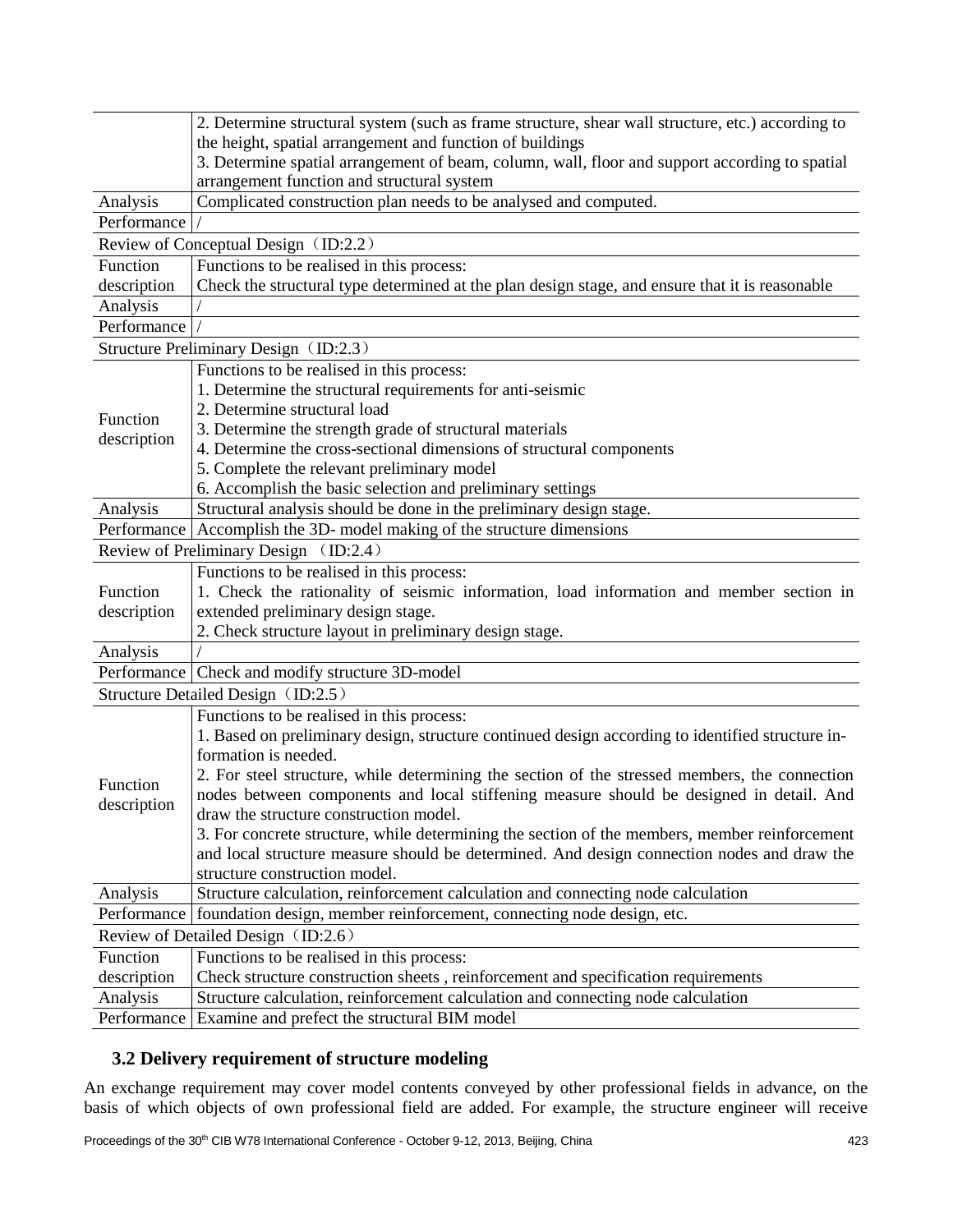architecture model A\_ER.1 in preliminary design, and the required part of the model contentA\_ER.1-S\_ER.1 will be extracted, adding the structure objects, and then preliminary design model S\_ER.1 will come into being. Therefore, in the definition table of S\_ER.1, the column of request in advance is filled out with A\_ER.1-S\_ER.1, as a component constituting the exchange model. The structure objects includes beams, columns, slabs, walls, foundation and other basic stressed components, mainly geometric and material information. Due to the space limitations, only delivery requirements of column are listed in this paper, as shown in Table 5.

#### **3.3 Analysis of IDM**

In this section, structure is taken as an example for introducing the research on the engineering delivery standard on the base of IDM. Besides, the process definition, model delivery and its requirements are analyzed, which indicates the feasibility of the use of the construction information delivery based on IDM. The process and exchange requirement definition table templates put forward in this paper provide a method and a standard, which can be widely used in the information delivery definition of various professional field at every stage of the whole construction lifecycle, including architecture, plumbing, HVAC, electrical and so on.

From the analysis of the information delivery definition in structure, IDM standard provides a concise and understandable language, and makes definition of the information required in every stage and expecting goals at corresponding stage, meeting the demands of users at every stage and improving the quality of information sharing and conversion. Meanwhile, the definition of objects and properties in the exchange requirement does not rely on certain BIM system or software. Instead, the objects are described to meet requirement in design process from the perspectives of architects and engineers. It can be seen that information does not rely on software, and therefore it should be emphasized that software should comply with standards, rather than the reverse case.

IDM standard defines information required at every stage in the building lifecycle, and it also improves the quality of information exchanging, but the above information cannot be utilized by software platforms temporarily. In order to widen the application of IFC standard, it is necessary to combine the definition in the data delivery manual and operational data together, which is called MVD. Through IDM and MVD, the balance between the users' requirements and software development can be found.

#### **4. CONCLUSION**

In this paper, the IDM standard method is used to draw BPMN process map at the design stage. Besides, Structure is taken as an example to illustrate the new working mode in various building professional fields. The relation of the information sharing and exchanging between different professional fields is clearly defined, on the basis of which particular table templates of requirement definition are established, defining model objects and properties information and different requirements of delivery model at certain stages. Therefore, IDM standard at design stage is established, in order to give reference and basis for investigating the national BIM standard.

The work of IDM next step is to make the information properties described literally correspond to the IFC standard data recorded by computer, and accomplish the model view definition (MVD) which can meet the demands of IFC standard on the basis of particular requirement, using for verifying the IFC sub-model. The special requirement definition table established in this paper is referred to the IFC objects description, highlighting the models and property requirements at different model stages in various professional fields. With continuous optimization and improvement, the exchange between information and software can be realized, which lays a solid foundation for research on MVD.

## **ACKNOWLEDGMENTS**

This work was a part of Research of P-BIM in Design Stages (P-BIM01B00) from China BIM Standard Research. It was supported by China BIM Development League. The authors would like to thank Shanghai Nuclear Engineering Research & Design Institute for active cooperation.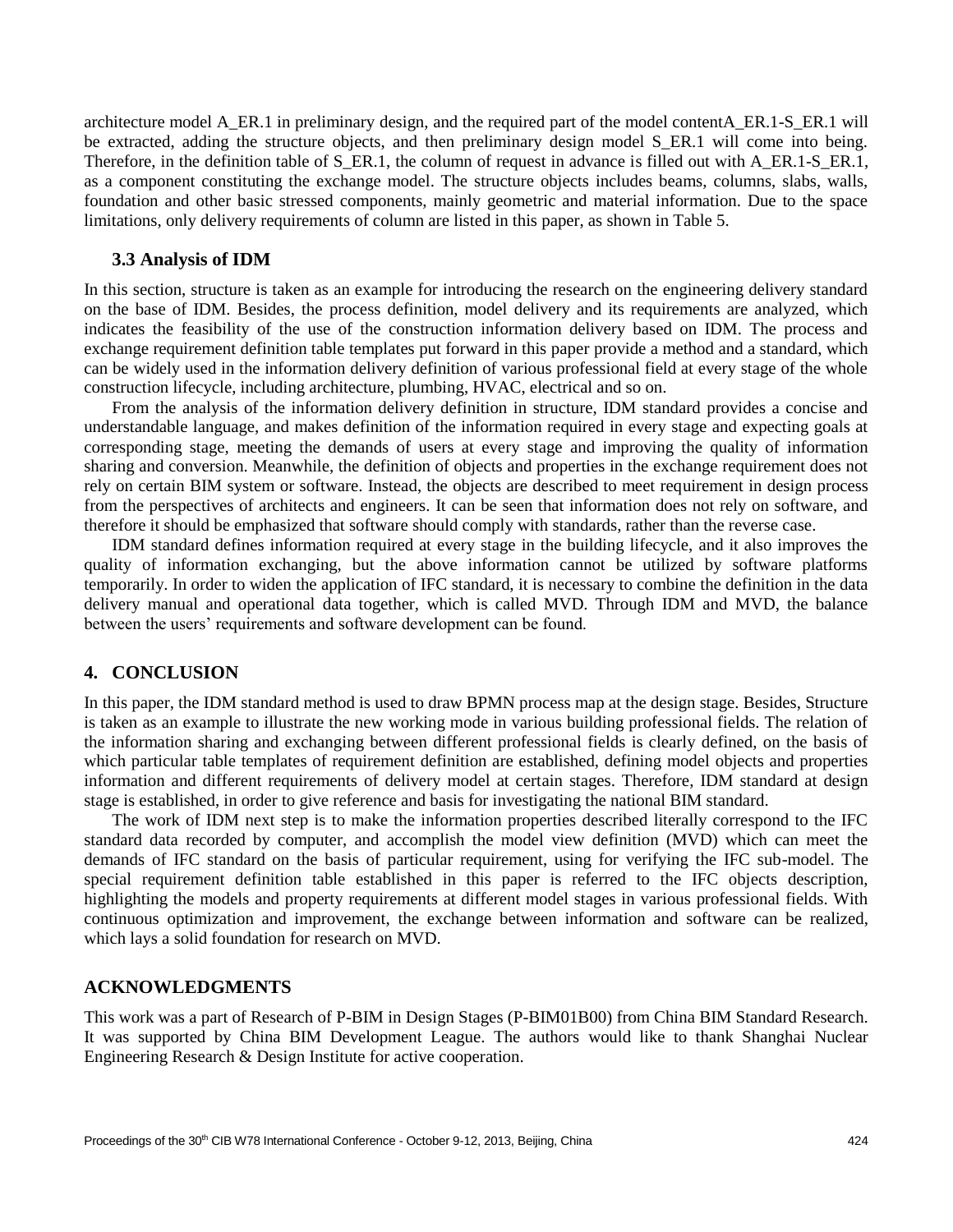| Object/                             | Attribute                          |                                                              |                                                           | Model author (Structure) |                                                | Model receiver (Architecture &<br>Electrical)     |          |                |
|-------------------------------------|------------------------------------|--------------------------------------------------------------|-----------------------------------------------------------|--------------------------|------------------------------------------------|---------------------------------------------------|----------|----------------|
| Information<br>Information<br>group | Description                        | Remark                                                       | $S$ <sub>_ER.1</sub>                                      | $S$ _ER.2                | $S$ <sub>_ER.1</sub> -<br>$A$ <sub>_ER.2</sub> | $S$ <sub>_ER.1</sub> -<br>$E$ <sub>_</sub> $ER.2$ | S-BIM_Co |                |
| Request in advance                  |                                    |                                                              |                                                           | A_ER.1-S_ER.1            | A_ER.2-S_ER.2                                  |                                                   |          |                |
| Project / Site                      |                                    |                                                              |                                                           |                          |                                                |                                                   |          |                |
| Project                             |                                    |                                                              |                                                           | ${\bf R}$                | $\mathbf R$                                    |                                                   |          |                |
|                                     | Personnel<br>information           | <b>Basic</b> information<br>and contract way of<br>designers |                                                           | ${\bf R}$                | ${\bf R}$                                      |                                                   |          |                |
|                                     | Professional<br>code               | Each participant<br>design specialty has<br>a unique ID.     | Structure can be<br>defined as S.                         | ${\bf R}$                | ${\bf R}$                                      |                                                   |          |                |
| Site                                |                                    |                                                              |                                                           | $\overline{R}$           | $\overline{R}$                                 |                                                   |          |                |
|                                     | Geometrical<br>position            | Province, city,<br>county                                    | For determining the<br>seismic fortification<br>intensity | $\mathbf R$              | ${\bf R}$                                      |                                                   |          |                |
|                                     | Ground type                        | I、II、III、IV                                                  |                                                           | ${\bf R}$                | ${\bf R}$                                      |                                                   |          |                |
|                                     | Ground<br>geological data          | Characteristics of<br>soil layer bearing<br>capacity         |                                                           | ${\bf R}$                | ${\bf R}$                                      |                                                   |          |                |
| Structure components                |                                    |                                                              |                                                           |                          |                                                |                                                   |          |                |
| column                              |                                    |                                                              |                                                           | ${\bf R}$                | $\mathbf R$                                    | $\mathbf R$                                       |          | ${\bf R}$      |
|                                     | ID                                 | Unique identifier of<br>column elements                      |                                                           | ${\bf R}$                | ${\bf R}$                                      | $\mathbf R$                                       |          | ${\bf R}$      |
|                                     | Metadata                           |                                                              |                                                           | $\overline{R}$           | $\overline{R}$                                 | ${\bf R}$                                         |          | $\overline{R}$ |
|                                     | Position<br>coordinates            |                                                              |                                                           | $\mathbf R$              | $\mathbf R$                                    | ${\bf R}$                                         |          | ${\bf R}$      |
|                                     | Shape                              | Section shape<br>Entity type                                 |                                                           | ${\bf R}$                | $\mathbf R$                                    | ${\bf R}$                                         |          | ${\bf R}$      |
|                                     | Section<br>Geometric<br>Characters | Dimensions,<br>Inertia moment                                |                                                           | ${\bf R}$                | ${\bf R}$                                      | ${\bf R}$                                         |          | ${\bf R}$      |
|                                     | Height                             |                                                              |                                                           | ${\bf R}$                | ${\bf R}$                                      | $\mathbf R$                                       |          |                |
|                                     | Material                           |                                                              |                                                           | ${\bf R}$                | $\overline{\mathsf{R}}$                        | $\overline{R}$                                    |          |                |
|                                     | Strength grade                     | C25, C30, etc.                                               |                                                           | ${\bf R}$                | $\overline{\mathsf{R}}$                        | $\overline{R}$                                    |          |                |
|                                     | Connection                         |                                                              |                                                           | $\mathbf R$              | ${\bf R}$                                      |                                                   |          |                |
|                                     | Reinforcement                      |                                                              |                                                           |                          | ${\bf R}$                                      |                                                   |          |                |

Table 5: Exchange requirements of structural engineering